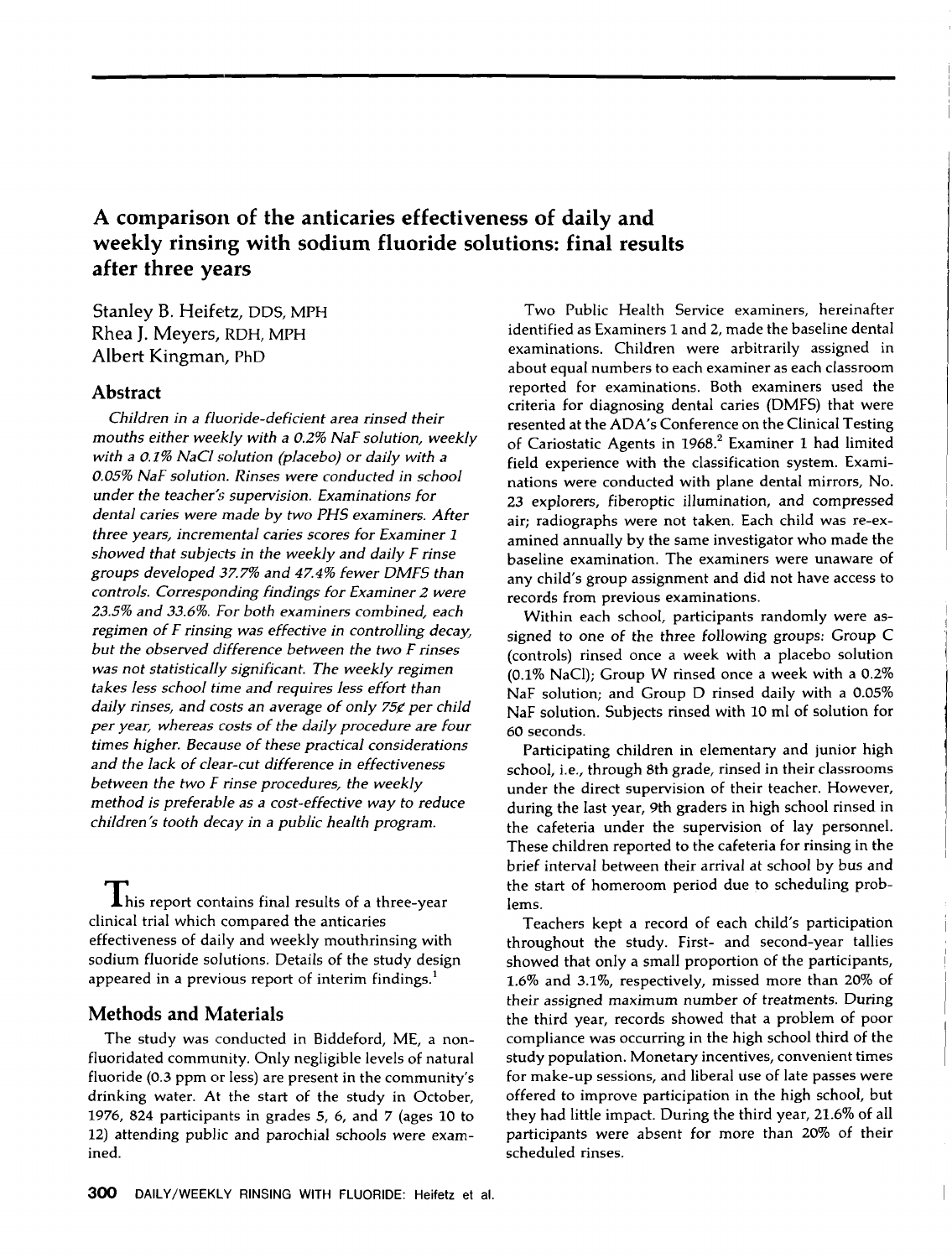#### **Results**

Of the 824 initial participants, 598, or about 73%, completed the three-year study. Table 1 shows the baseline caries prevalence for these children by examiner and study group. No significant imbalances in mean DMFS scores were found among the study groups either within or across examiners, for any of the comparisons ( $P >$ 0.45). Across study groups, children examined by Examiner 1 showed a higher mean score than those examined by Examiner 2, but the difference fell short of statistical significance  $(P = 0.07)$ .

**Table** 1. Baseline DMF surfaces for children remaining after three years by examiner and by study group.

|             | Examiner 1        |                |
|-------------|-------------------|----------------|
|             |                   | Mean           |
|             | No.               | No.            |
| Group       | Subjects          | <b>DMFS</b>    |
| C (control) | 87                | $7.16(0.71)^*$ |
| W (weekly)  | 97                | 6.03(0.57)     |
| $D$ (daily) | 88                | 6.82(0.68)     |
|             | <b>Examiner 2</b> |                |
| $\subset$   | 117               | 6.12(0.51)     |
| w           | 102               | 5.93 (0.47)    |
| n           | 107               | 5.44(0.50)     |

\* Standard error of the mean.

Results of Examiner l's findings after one year of study showed a large rate of reversals; the proportion of surfaces reversing from decayed to sound ( $D\blacklozenge S$ ) to those that potentially could have reversed ( $D\spadesuit S + D\spadesuit D)$  was about 14%, indicative of inconsistent application of diagnostic criteria between baseline and first-year, followup examinations. Smaller, but still inordinately high rates of reversals of about 11% were present in Examiner 1's incremental data after both two and three years of study. Reversals in diagnosis tended to occur fairly equally among the groups at each of the follow-up examinations. Thus, actual differences in incremental caries scores between control and test groups were largely unaffected. However, large reversal rates do bias assessments of proportional preventive effects or percentage reductions<sup>†</sup> by reducing the size of the denominator or the control group increment, thus tending to produce inflated values. $1,3$  Because the examiners had markedly different reversal rates, three-year incremental DMF surface findings in Table 2 are presented for each examiner separately. Results are based on teeth present in the mouth when the study began or teeth that could have received the full three years of treatment. For Examiner 1, children in the weekly and daily fluoride rinse groups developed 37.7% and 47.4% fewer DMFS than control subjects. Corresponding reductions for Examiner 2 were smaller, 23.5% and 33.6%, respectively.

Although lack of examiner consistency affects measurements of percentage reductions, when the shift in criteria is applied uniformly to all study groups, the

**Table** 2. Incremental DMF surfaces in teeth present at baseline by examiner and by study group after three years.

|               | Examiner 1      |            |
|---------------|-----------------|------------|
|               |                 | %          |
|               | Mean            | Difference |
|               | <b>DMFS</b>     | from       |
| Group         | Increment       | Control    |
| $C$ (control) | 3.61 $(0.65)^*$ |            |
| W (weekly)    | 2.25(0.40)      | 37.7       |
| $D$ (daily)   | 1.90(0.43)      | 47.4       |
|               | Examiner 2      |            |
| C             | 4.43 (0.46)     |            |
| w             | 3.39(0.39)      | 23.5       |
|               | 2.94(0.33)      | 33.6       |
|               |                 |            |

\* Standard error of the mean.

absolute differences among groups are unbiased and therefore, can be used validly to determine statistically significant treatment effects. Therefore, incremental DMFS after three years for both examiners combined were subjected to statistical analyses using a two-way analysis of variance model and the Bonferronni t-statistic. Table 3 summarizes the results. There were significant differences in caries scores by examiner and by treatment, but no significant difference due to examiner by treatment interaction. Statistical comparisons between specific pairs of treatment groups showed that children who rinsed either weekly or daily with the fluoride solutions experienced significantly less decay than did children in the control group ( $P < 0.01$ ). However, a significant difference between the treatment effects of the two fluoride rinses could not be detected (P  $= 0.38$ ). For teeth erupting during the study (data not shown), results with respect to statistical significance at the 0.05 level were the same as those shown in Table 3 for teeth present at baseline.

To determine whether the protection conferred by the daily and weekly fluoride rinses varied by type of surface, the overall mean DMFS increment in teeth present at baseline was separated into its occlusal, mesiodistal and buccal-lingual components. Results of this analysis, by examiner, are shown in Table 4. For each examiner each type of tooth surface in both treatment groups had smaller mean incremental scores than the controls. For Examiner 2) proximal surfaces showed the greatest relative benefits in both treatment groups and caries inhibitions in the daily rinse group exceeded those in the weekly fluoride rinse group for all types of surfaces. These patterns in benefits by type of surface and group were not as clear-cut in Examiner l's data. For both examiners' data combined, specific comparisons between treatment and control groups by type of surface show that all differences, with the exception of those on buccal-lingual surfaces for weekly fluoride rinsing, were statistically significant ( $P < 0.05$ ). None of the typesurface differences between the weekly and daily fluoride rinse regimens was significant.

Figure 1 shows the incremental DMF surface scores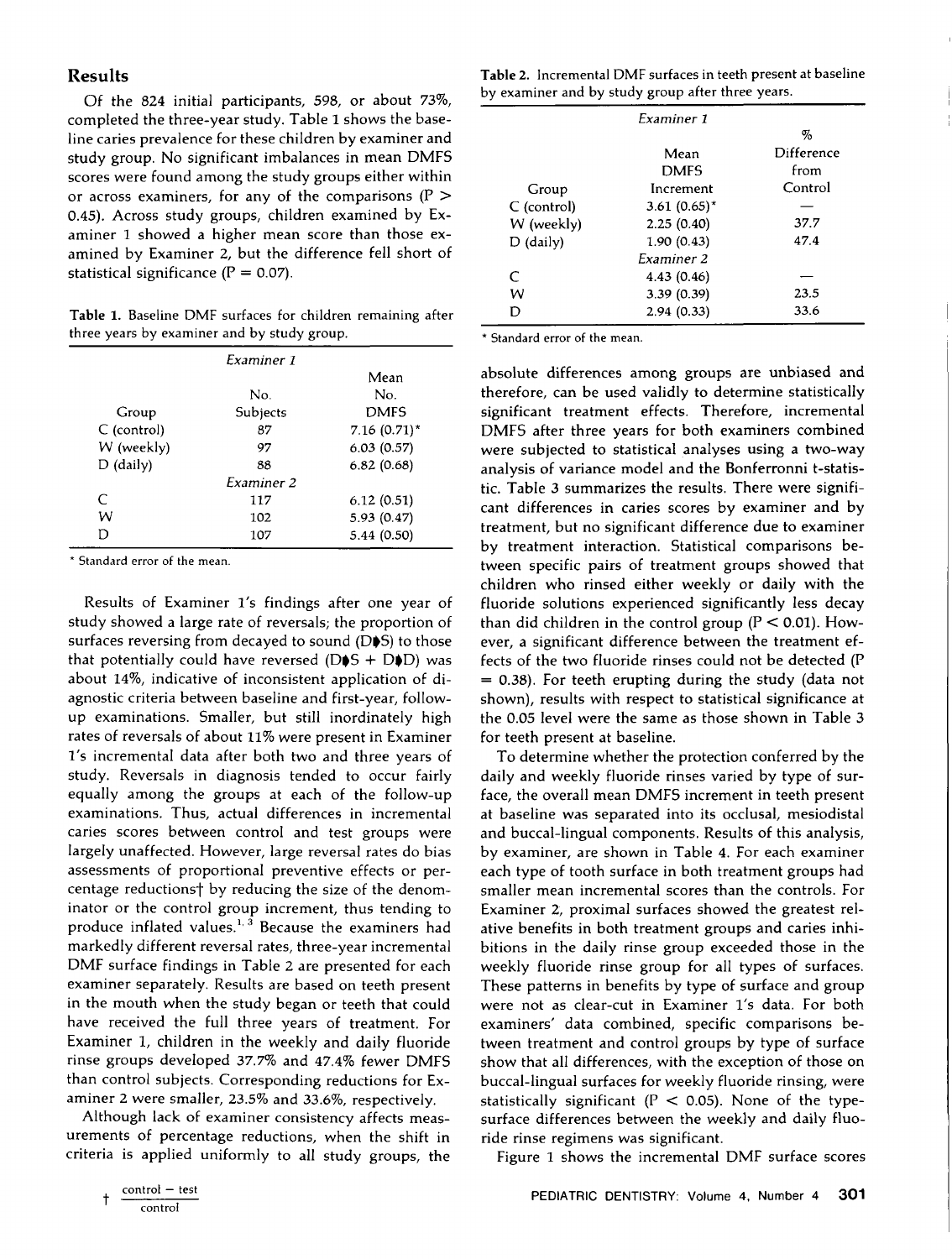**Table** 3. Results of *statistical* analyses of incremental DMFS in teeth present at baseline after three years.

| Two-way analysis of variance |         |  |
|------------------------------|---------|--|
| Source of Variation          | P Value |  |
| Examiner                     | .007    |  |
| Treatment                    | .001    |  |
| Treatment by Examiner        | $.93*$  |  |
| Bonferronni t-statistic      |         |  |
| Specific Comparison          | P Value |  |
| Control vs Weekly            | .008    |  |
| Control vs Daily             | .001    |  |
| Weekly vs Daily              | .38*    |  |

**\* N.S. P > .05.**

after 1, 2, and 3 years for 519 children who were present at all examinations for both examiners by study group. Findings are based on both baseline and newly erupted teeth. Thus, the results graphically summarize the overall effectiveness of the treatments in all teeth examined for a constant population during the course of the study the weekly and daily fluoride procedures, the slop $\epsilon$ the lines connecting cumulative annual incremental scores are nearly identical with the exception of those in the second year of study. None of the differences in mean incremental DMFS between the two fluoride rinses observed after two and three years was statistically significant. However, the differences in mean incremental DMFS between control and test groups at each annual follow-up examination were all statistically significant. After three years, the difference amounted to almost 1.5 and 2 fewer DMFS per child in the weekly and daily fluoride rinse groups, respectively.

#### **Discussion**

Interim results after one and two years of study showed that children who rinsed either weekly or daily with the fluoride solutions experienced significantly fewer new DMFS than did controls. However, significant differences between the two fluoride rinses could not be detected. Three-year findings of the present report confirm the results obtained after one and two years, i.e., both fluoride regimens were effective in controlling dental decay, but they did not differ significantly from each other. Both examiners showed only a small difference of about 10 percentage points between daily and weekly

fluoride rinsing. Despite the unimpressive size of the difference, a conclusion that the two treatments produce similar benefits must be reserved because of the large  $\beta$ error in this study. A large  $\beta$  error offers a good likelihood of falsely accepting the null hypothesis when a real difference exists.

More important than a simple comparison of efficacy of the two treatments is a comparison of cost-effectiveness for the purpose of public health programming. In a three-year study of daily rinsing in school with a 0.05% NaF solution, Rugg-Gunn and coworkers observed a  $36\%$  reduction in incremental decay.<sup>4</sup> However, their accounting of costs of the procedure led them to conclude that its *cost-effectiveness* was debatable. In con-



**Figure** 1. Incremental caries scores in all teeth after 1, 2, and 3 years for both examiners by group.

|                                                                                                                                                       |            | Examiner 1 |            |          |            |                |            |
|-------------------------------------------------------------------------------------------------------------------------------------------------------|------------|------------|------------|----------|------------|----------------|------------|
|                                                                                                                                                       |            |            | %          |          | %          |                | %          |
| Table 4. Mean incremental<br>DMF surfaces in teeth present<br>at baseline by examiner and<br>type of surface and by study<br>group after three years. | Group      | Occlusal   | Difference | Proximal | Difference | Buccal-lingual | Difference |
|                                                                                                                                                       |            | 1.51       |            | 1.39     |            | 0.71           |            |
|                                                                                                                                                       | w          | 1.07       | 29.1       | 0.76     | 45.3       | 0.41           | 42.3       |
|                                                                                                                                                       | D          | 0.74       | 51.0       | 0.86     | 38.1       | 0.30           | 57.7       |
|                                                                                                                                                       | Examiner 2 |            |            |          |            |                |            |
|                                                                                                                                                       |            | 1.71       |            | 1.70     |            | 1.02           |            |
|                                                                                                                                                       | w          | 1.37       | 19.9       | 1.21     | 28.8       | 0.81           | 20.6       |
|                                                                                                                                                       | D          | 1.23       | 28.1       | 0.93     | 45.3       | 0.79           | 22.5       |